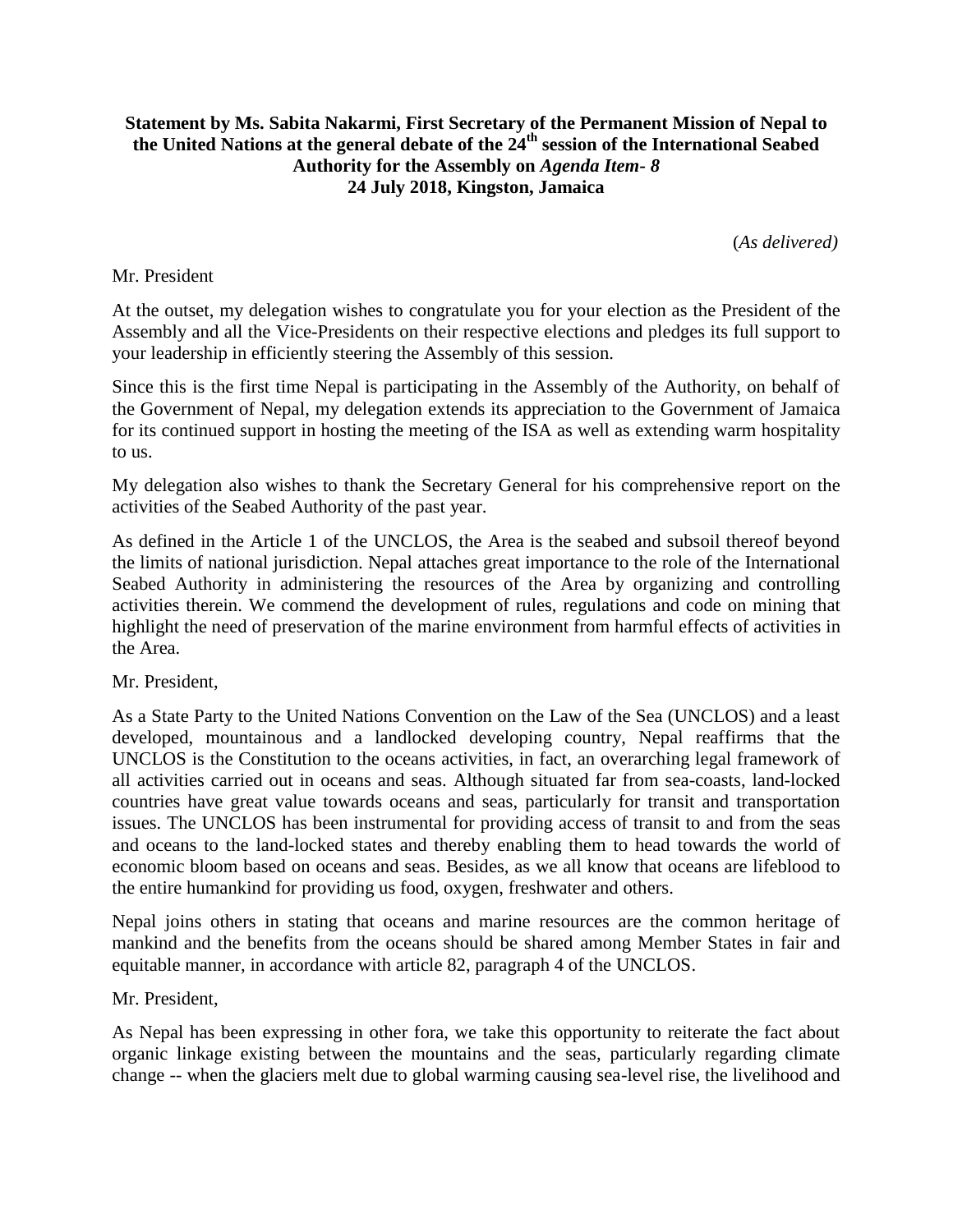habitat of coastal areas and mountains likewise are severely affected. Similarly, our activities in land adversely damage the health, ecosystem of marine world and marine resources.

In this regard, it is our shared responsibility to take care of the health, productivity, sustainability and resilience of oceans, preserve the marine biodiversity and marine environment. We highlight the mandated responsibility of the Authority to ascertain that mining, prospecting, exploration and exploitation are undertaken considering the concern of the fragile marine environment, its biodiversity, flora and fauna.

Nepal also underscores the importance of collaborative efforts and partnership among governments, private sector, academia, youth, women and civil society to protect the oceans and the marine resources while commercializing mining. In this context, my delegation expresses solidarity with the Authority in its advocacy for the protection and sustainable use of oceans, in particular, SDG 14 in collaboration with UN- Oceans, ITLOS, IOC-UNESCO, IMO, among others. Nepal believes that all these efforts will pave a way to a more holistic implementation of the 2030 Agenda for Sustainable Development.

## Mr. President

Nepal reaffirms that capacity-building lies at the centre of States' abilities, particularly for developing countries, to benefit fully from the oceans and their resources. Nepal appreciates the Authority for organizing technical workshops, seminars and training, marine scientific research, internship, scholarship, capacity building activities, technical assistance for the developing countries and encourages the Authority to continue such practices.

Meanwhile, it would be useful when relevant data from their prospecting and exploration are made readily and publicly available for the benefit of scientific research. Also, the results from research should be disseminated among contractors and the international scientific community. The interface between the contractors and the scientific research communities need to be further enhanced for better studies. Additionally, the website of the Authority has been useful for easy access of relevant information and official documentation.

We also congratulate Ms. Diva Amon of Trinidad and Tobago for receiving the Secretary-General's Excellence Award on deep sea research yesterday. As a young female researcher from a small developing country, Dr. Diva is an inspiration to all women to strive for achieving high in various field like deep sea mining.

Likewise, Nepal values the important role of the Authority in the upcoming intergovernmental Conference to develop an international legally binding instrument to conserve and sustainably use the marine resources in the areas beyond national jurisdiction (BBNJ). We extend our full support to the ISA's involvement in the BBNJ treaty process.

In addition, we wish to draw attention to the need of providing the travel assistance to all developing States of the International Seabed Authority for Assembly session, in particular the least developed, small island states and landlocked developing countries. This would further increase the participation of Member States in the Assembly.

Mr. President,